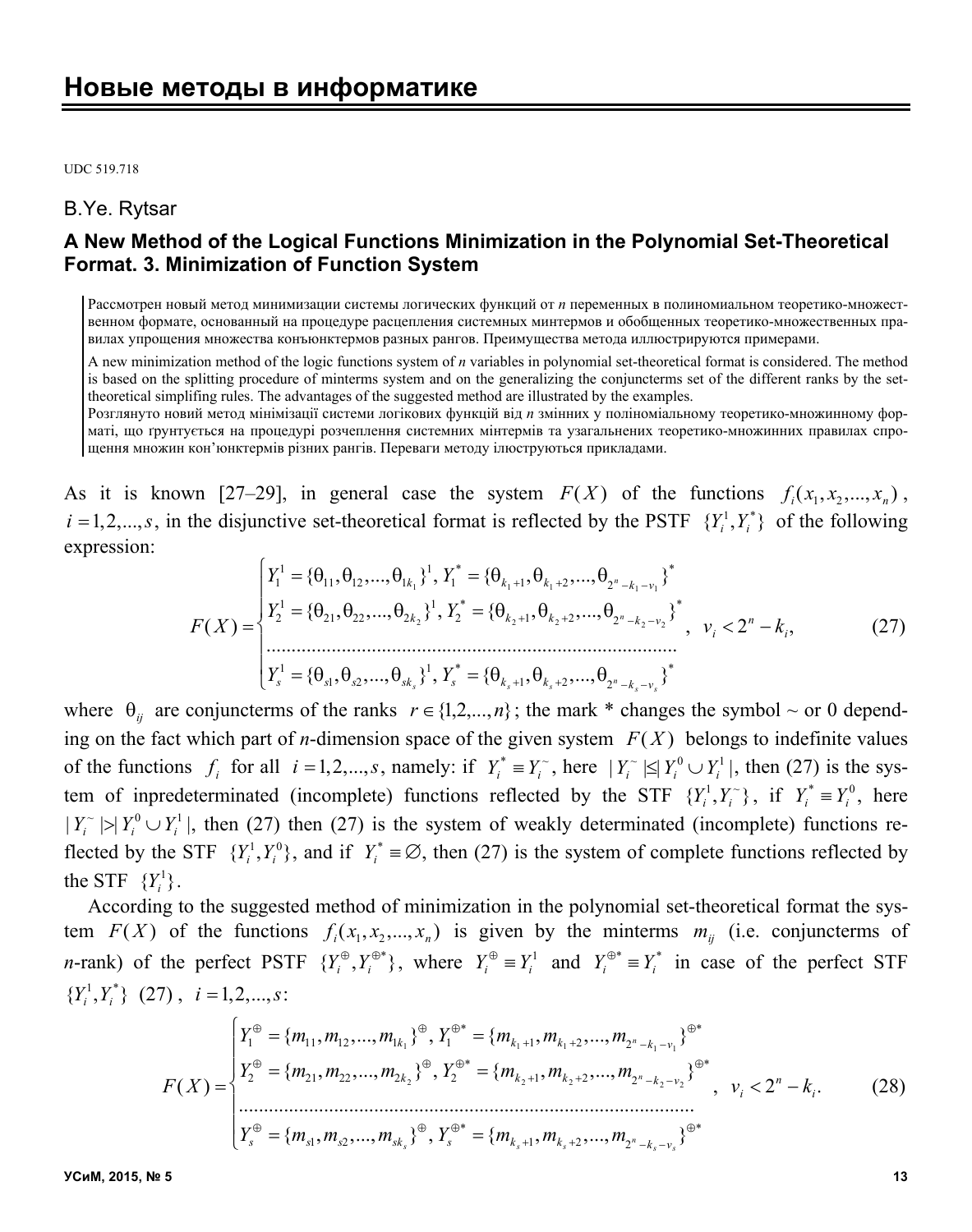The minimization of the complete and incomplete functions system in the polynomial set-theoretical format will be considered on the basis of compatible realization when the search of the minimal PSTF  $\{Y_i^{\oplus}, Y_i^{\oplus *}\}\$  of the system  $F(X)$  (28) is done with maximal use of equal conjuncterms of its function. For this similarly as in the case of compatible minimization of the system in the disjunctive format [27– 29] with minterms of the perfect PSTF  $\{Y_i^{\oplus}, Y_i^{\oplus*}\}\$  (28) a set of so called *system minterms*  $(m)_{1,2,...,s'}$ ,  $s' \in \{1,2,...,s\}$ , is formed the indices of which  $1,2,...,s'$  mark belonging of equal minterms of the system (28) to its certain functions.

The algorithm of the system minimization  $F(X)$  (28) is realized in the similar way as for one function in two stages (see p. 2.1). On the first stage we do the splitting procedure of the system minterms with the help of splitting matrix, covering of which results in formation of a set of system conjuncterms of different ranks. On the second stage after distribution of these conjuncterms in functions of the system *F(X)* the procedure of iterative simplification, as a result of which the minimal PSTF  $\{Y_i^{\oplus}, Y_i^{\oplus *}\}\$  is formed taking into account compatible realization of the system.

## **3.1 Algorithm of minimization of a complete functions system. Examples of minimization**

The algorithm of the compatible minimization system  $F(X)$  of complete functions given by the perfect PSTF  ${Y_i^*}$ ,  ${Y_i^*} \equiv \emptyset$ , is realized in the following way. On the first stage the set  ${Y_i^*}$ ,  $I \in \{1,2,...,s\}$ , of the system minterms  $(m)_{1,2,...,s'}$ , which are split with the help of the matrix  $M_n^r$ , is formed from the given minterms. The minimal covering of the  $M_n^r$  differs from the analogical procedure in case of one function (p. 2.1). It is connected with the fact that generative elements of the matrix  $M_n^{n-1}$  are the system minterms  $(m)_{1,2,...,s'}$  and consequently every element of the  $M_n^{n-1}$  is a splitting system conjuncterm of  $(n-1)$ -rank  $(\theta_i^{n-1})_{1,2,...,s'}$  will have the same index with subsets of functions of the given system as its generative element. The elements of minimal covering of the matrix  $M_n^{n-1}$  in the same way as in case of one function will be identical to the system conjuncterms-copies of  $(n-1)$ -rank. But among them a decisive role for realization of compatible minimization of the system will play those ones the indices of which contain the greatest quantity of numbers. So, if  $(\theta_i^{r-1})_{1,2,...,s'}$  and  $(\theta_j^{r-1})_{1,2,...,s''}$ ,  $s', s'' \in \{1, 2, ..., s\}$ , these are identical system conjuncterms-copies of  $(r-1)$ -rank of the matrix  $M_n^r$ ,  $r = 1, 2, \ldots, n - 1$ , then they can be elements of its covering if the indices of their generative form  $(\theta_i^r)_{1,2,\dots,s'}$  and  $(\theta_j^r)_{1,2,\dots,s''}$  form a not empty intersection, i.e.  $\{1,2,\dots,s'\} \cap \{1,2,\dots,s''\} \neq \emptyset$ . For example, let the system minterms  $(100)_{1,2,4}$ ,  $(110)_{1,3}$ ,  $(010)_{1,2,3}$  be generative elements of the matrix  $M_n^{n-1}$ . For the mask  $\{l - l\}$  the identical system conjuncterms-copies will be  $(1 - 0)$ <sub>1</sub> and  $(1 - 0)$ <sub>1</sub>, the index of which determines the intersection  $\{1,2,4\} \cap \{1,3\} = \{1\}$ , and for the mask  $\{-1\}$  will be  $(-10)_{13}$  and  $(-10)_{13}$ because  $\{1,3\} \cap \{1,2,3\} = \{1,3\}$ . So, in this case for covering of the matrix  $M_n^{n-1}$  it is advisable to choose the second pair of the mask  $\{-1\}$ . The system conjuncterms-copies of the matrix  $M_n^r$  as well as for one function will be underlined

We should note that it is unadvisable to use a compatible minimization of a system with the complete functions in the case if the given the perfect PSTF (28) contains less than two minterms or it does not contain any common minterms at all. Then, instead of formation of a set of system minterms, independent minimization of system is used when every its function is minimized separately. After this a possibility to form the more the better common system conjuncterms is searched. In this sense the splitting procedure is quite convenient as the matrices of splitting can be covered for identical masks of literals.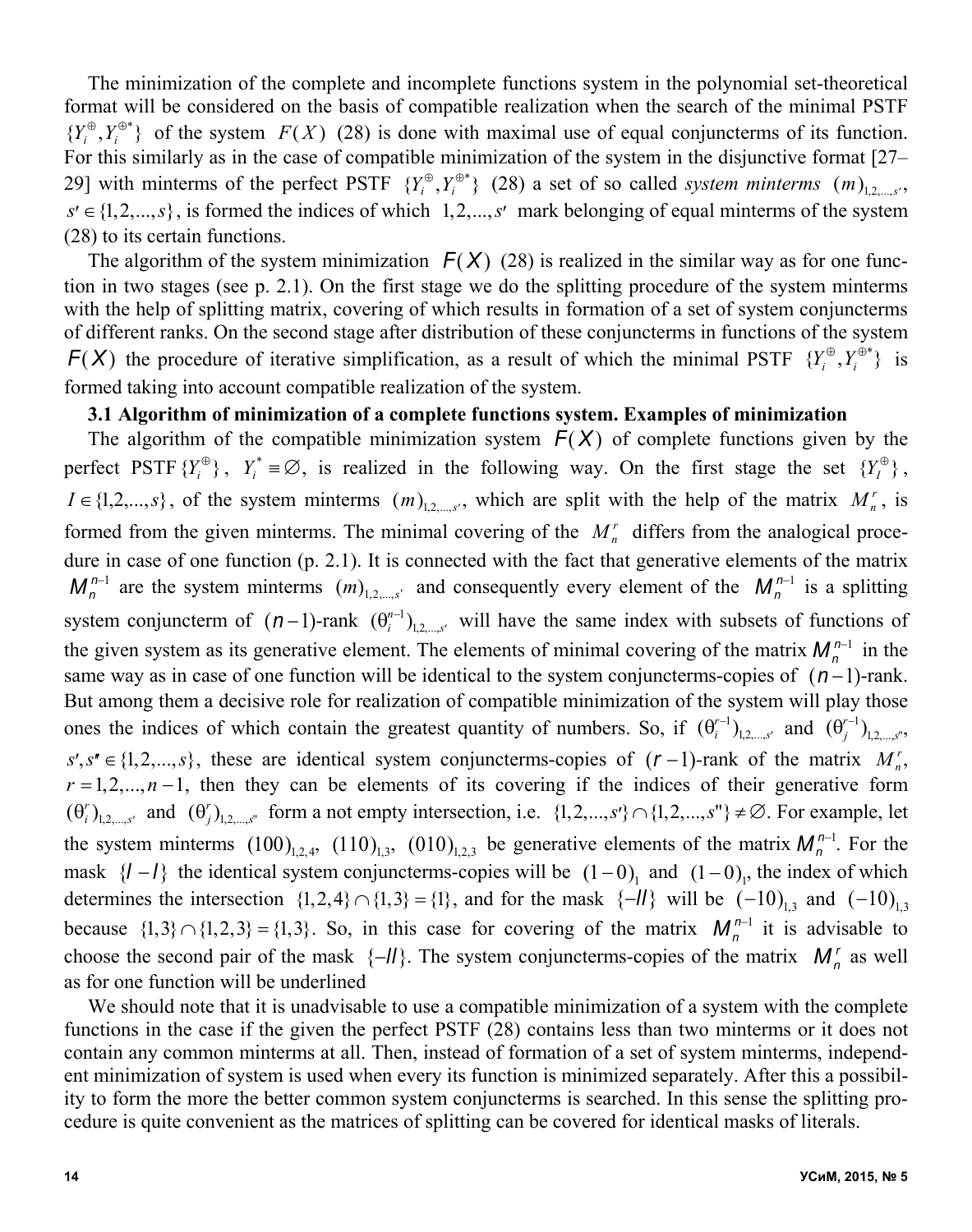The cost of the compatibly minimized system realization  $F(X)$ , similarly as in the case of minimization of one function, will be determined on the basis of the interrelation  $k_0^* / k_l^* / k_{\text{lin}}^*$ , where numeric parameters  $k_0$ ,  $k_i$  and  $k_{in}$  have something to do with different system conjuncterms of the minimal system of the PSTF  $\{Y_t^{\oplus}\}.$ 

The described algorithm of the system minimization of the complete functions with the help of splitting method in the polynomial set-theoretical format will be considered for the system  $F(X)$ ,

$$
f_i(x_1, x_2, x_3)
$$
,  $i = 1, 2$ , of the perfect STF 
$$
\begin{cases} Y_1^1 = \{(001), (010), (101), (111)\}^1 \\ Y_2^1 = \{(010), (111)\}^1 \end{cases}
$$
, on the example of which the

authors [20, example10, p. 391] illustrate efficiency of their own *exorlink method*.

First of all, having changed the upper indices 1 on  $\oplus$  in the given system of the perfect STF  $\{Y_{1,2}^1\}$ we get the system of the perfect PSTF  $\{Y_{1,2}^{\oplus}\}$ . The set of the given system minterms  $Y_{1,2}^{\oplus} = \{(001)_1, (010)_{1,2}, (101)_1, (111)_{1,2}\}^{\oplus}$  will be formed from the minterms of the last one and the splitting procedure with the help of the matrix  $M_3^1$  will be done:

*Y*1,2 {(001)1,(010)1,2 ,(101)1,(111)1,2} *<sup>S</sup> l l l* 0 0 1 1 0 **1**1,2 0 **1**1,2 **1**<sup>1</sup> 0 **1**<sup>1</sup> 11,2 0011 0101, 2 1011 1111, 2 .

This procedure corresponds to the first step on the first stage of the algorithm (see p. 2.1). In the second step we do covering of the matrix by singled out identical conjuncterms-copies  $M_3^1$ :

$$
\stackrel{C}{\Rightarrow} \big\{ \big( (-1)_1, (011)_1, (111)_1 \big), \big( (-1-)_{1,2}, (011)_{1,2}, (110)_{1,2} \big) \big\}^{\oplus}
$$

.

Having distributed system conjuncterms in the function, we get the system of the PSTF  $\{Y_{1,2}^{\oplus}\}\$ , with the underlined elements of which we will do for every system function. The procedures of simplification according to the rules  $(2)$ ,  $(3)$  and  $(6)$  of the respective theorems  $(p. 2.1)$ :

$$
\begin{cases}\nY_1^{\oplus} = \{(-1), (\underline{111}), (-1-), (\underline{110})\}^{\oplus} \Rightarrow \{(-1), (-1-), (\underline{11-})\}^{\oplus} \Rightarrow \{(-1), (01-)\}^{\oplus} \\
Y_2^{\oplus} = \{(-1-), (\underline{011}), (\underline{110})\}^{\oplus} \Rightarrow \{(-1-), (-11), (\underline{11-})\}^{\oplus} \Rightarrow \{(-11), (01-)\}^{\oplus}.\n\end{cases}
$$

So, the minimal system of the PSTF  $Y_1^{\oplus} = \{(-1), (01-\)}^{\oplus}$  $Y_2^{\oplus} = \{(-11), (01-\) \}^{\oplus}$  $\left($  $\begin{cases} Y_1 = (1, 1), (0, 1)Y_2 = {(-1, 1), (0, 1)}^{\oplus} \end{cases}$ , cost of realization, which is reflected by

the interrelation  $k_0^* / k_l^* / k_m^* = 3/5/1$ , and corresponds to [20].

**Example 13**. To minimize the system  $F(X)$  of complete functions  $f_i(x_1, x_2, x_3)$ ,  $i = 1, 2, 3$ , given by  $Y_1^1 = \{0, 2, 5, 6\}^1$  $\left\lceil \right\rceil$  $\begin{cases} 1 \ 1 \end{cases}$ 

the perfect STF  $Y_2^1 = \{1,3,5\}^1$  $Y_3^1 = \{0, 1, 2, 3\}^1$  $\begin{cases} Y_2^1 = \{1, 3, 5\}^1 \\ Y_3^1 = \{0, 1, 2, 3\}^1 \end{cases}$ , in the polynomial set-theoretical format with the help of splitting

method [21, p. 35] on the example of this system the author illustrates efficiency of *xlinking method.*

**Solution.** Having transformed the given system of the perfect STF  $\{Y_{1,2,3}^1\}$  in to the system of the perfect PSTF  ${Y}_{1,2,3}^{\oplus}$  and having formed from it a set of system minterms we will do the splitting procedure with the help of the matrix and the coveting procedure of the last one  $M_3^1$ :

$$
Y_{1,2,3}^{\oplus} = \{ (000)_{1,3}, (001)_{2,3}, (010)_{1,3}, (011)_{2,3}, (101)_{1,2}, (110)_{1} \}^{\oplus} \stackrel{S}{\Rightarrow}
$$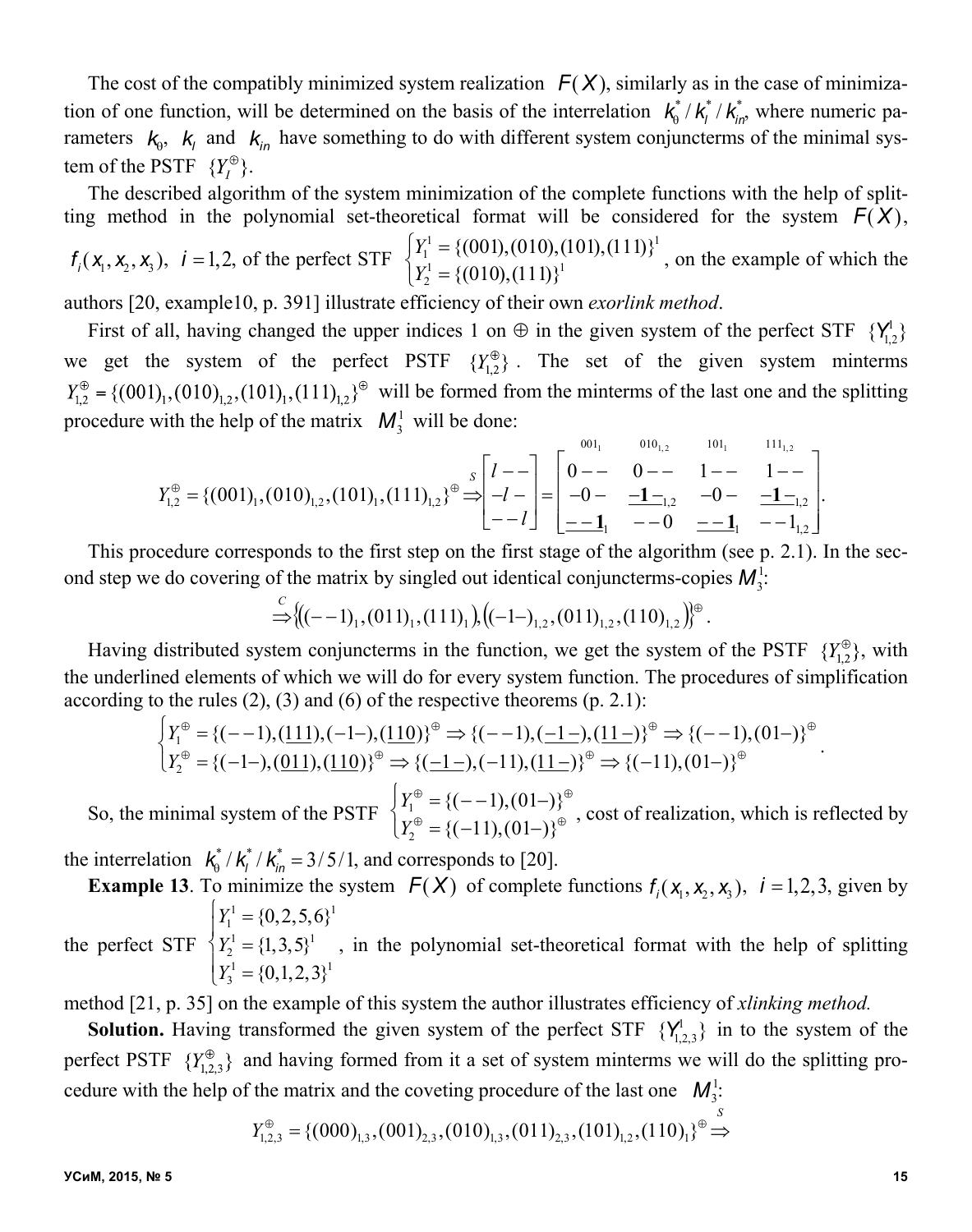$$
\Rightarrow \begin{bmatrix} l & -l \\ -l & -l \end{bmatrix} = \begin{bmatrix} 0 & -l \\ -0 & -l \end{bmatrix} \xrightarrow{0 - l} \begin{array}{cc} 0 & -l \\ -0 & -l \end{array} \xrightarrow{0 - l} \begin{array}{cc} 0 & -l \\ -1 & -l \end{array} \xrightarrow{1 - l} \begin{array}{cc} 1 & -l \\ -0 & -l \end{array} \xrightarrow{1 - l} \begin{array}{cc} l \\ -0 & -l \end{array}
$$
  
\n
$$
\Rightarrow \left\{ \left( (0 - l)_{1,3}, (001)_{1,3}, (011)_{1,3} \right), \left( (0 - l)_{2,3}, (000)_{2,3}, (010)_{2,3} \right), (101)_{1,2}, (110)_{1} \right\}^{\oplus}.
$$

We will do the splitting procedure with system minterms of the formed set with the help of the matrix  $M_3^2$  and the covering procedure of the last one:

$$
(001)_{1,3}, (011)_{1,3}, (000)_{2,3}, (010)_{2,3}, (101)_{1,2}, (110)_{1} \stackrel{s}{\Rightarrow}
$$
  
\n
$$
\Rightarrow \begin{bmatrix} ll - l \\ l - l \end{bmatrix} = \begin{bmatrix} 00 - 01 - 00 - 01 - 11 - 0 \\ \underline{0 - 1}_{1,3} & \underline{0 - 1}_{1,3} & \underline{0 - 0}_{2,3} & \underline{0 - 0}_{2,3} & 1 - 1 & 1 - 0 \\ -l & -1 & -l & -l & -l \end{bmatrix} \Rightarrow \{(0 - 1)_{1,3}, (0 - 0)_{2,3}, (101)_{1,2}, (110)_{1}\}^{\oplus}.
$$

Having distributed system conjuncterms in the functions we get the system of the PSTF  $\{Y_{123}^{\oplus}\}$ , with the underlined elements, which we transformation according to the rules (2), (3) and (7) of the corresponding theorems:

$$
\begin{cases}\nY_1^{\oplus} = \{(\underline{0} - \underline{\phantom{0}}), (\underline{0} - \underline{1}), (\underline{1} \underline{0} \underline{1}), (\underline{1} \underline{1} \underline{0})\}^{\oplus} \Rightarrow \{(\underline{0} - \underline{0}), (\underline{1} - \underline{1}), (11 -)\}^{\oplus} \Rightarrow \{(\underline{0} - \underline{\phantom{0}}), (- - 1), (11 -)\}^{\oplus} \\
Y_2^{\oplus} = \{(\underline{0} - \underline{\phantom{0}}), (\underline{0} - \underline{0}), (101))\}^{\oplus} \Rightarrow \{(\underline{0} - \underline{1}), (\underline{1} \underline{0} \underline{1})\}^{\oplus} \Rightarrow \{(- - 1), (111)\}^{\oplus} \\
Y_3^{\oplus} = \{(\underline{0} - \underline{1}), (\underline{0} - \underline{0})\}^{\oplus} \Rightarrow \{(\underline{0} - \underline{\phantom{0}})\}^{\oplus} \\
\end{cases}.
$$

**Answer.** Minimal system of the PSTF  $\{Y_{123}^{\oplus}\}$  looks like:

$$
\begin{cases}\nY_1^{\oplus} = \{(0 - -), (- - 1), (11 -)\}^{\oplus} \equiv \{(0, 1, 2, 3), (1, 3, 5, 7), (6, 7)\}^{\oplus} = \{0, 2, 5, 6\}^{\oplus} \\
Y_2^{\oplus} = \{(- - 1), (111)\}^{\oplus} \equiv \{(1, 3, 5, 7), (7)\}^{\oplus} = \{1, 3, 5\}^{\oplus}, \\
Y_3^{\oplus} = \{(0 - -)\}^{\oplus} \equiv \{0, 1, 2, 3\}^{\oplus}\n\end{cases}
$$

A cost of realization reflects the interrelation  $k_0^* / k_i^* / k_m^* = 4/7/1$ . If compared with [21] it is a better result, where this system is minimized in a compatible way by *xlinking method* with the interrelation  $k_0^* / k_l^* / k_m^* = 4/9/4$ , namely:

$$
\begin{cases}\nY_1^{\oplus} = \{(0 - -), (0 - 1), (110), (101)\}^{\oplus} \equiv \{(0, 1, 2, 3), (1, 3), (6), (5)\}^{\oplus} = \{0, 2, 5, 6\}^{\oplus} \\
Y_2^{\oplus} = \{(0 - 1), (101)\}^{\oplus} \equiv \{(1, 3), (5)\}^{\oplus} = \{1, 3, 5\}^{\oplus} \\
Y_3^{\oplus} = \{(0 - -)\}^{\oplus} \equiv \{0, 1, 2, 3\}^{\oplus}\n\end{cases}
$$

**Example 14**. To minimize the system  $F(X)$  of complete functions  $f_i(x_1, x_2, x_3, x_4)$ ,  $i = 1, 2$ , given by the perfect PSTF  $Y_1^{\oplus} = \{3,5,6,8,9,12,15\}^{\oplus}$  $Y_2^{\oplus} = \{1, 2, 4, 7, 10, 11, 12, 13\}^{\oplus}$  $\left\lceil \right\rceil$  $\begin{cases} Y_1 = \{3,3,6,6,5,12,13\} \\ Y_2^{\oplus} = \{1,2,4,7,10,11,12,13\} \end{cases}$ , in the polynomial set-theoretical format with the

help of splitting method , the author [33, p. 223] illustrates a *conventional K*-*maps method*.

**Solution.** We apply independent minimization to the given system as its the perfect PSTF  ${Y}_{1,2}^{\oplus}$ contains only one common minterm (1100). So, for minimization of the function  $f_1$  we do the splitting procedure of the minterms of the perfect PSTF  ${Y_1^{\oplus}}$  with the help of the matrix  $M_4^2$  and covering of the last one which is highlighted in bold font: *S*

$$
Y_1^{\oplus} = \{ (0011), (0101), (0110), (1000), (1001), (1100), (1111) \}^{\oplus} \Rightarrow
$$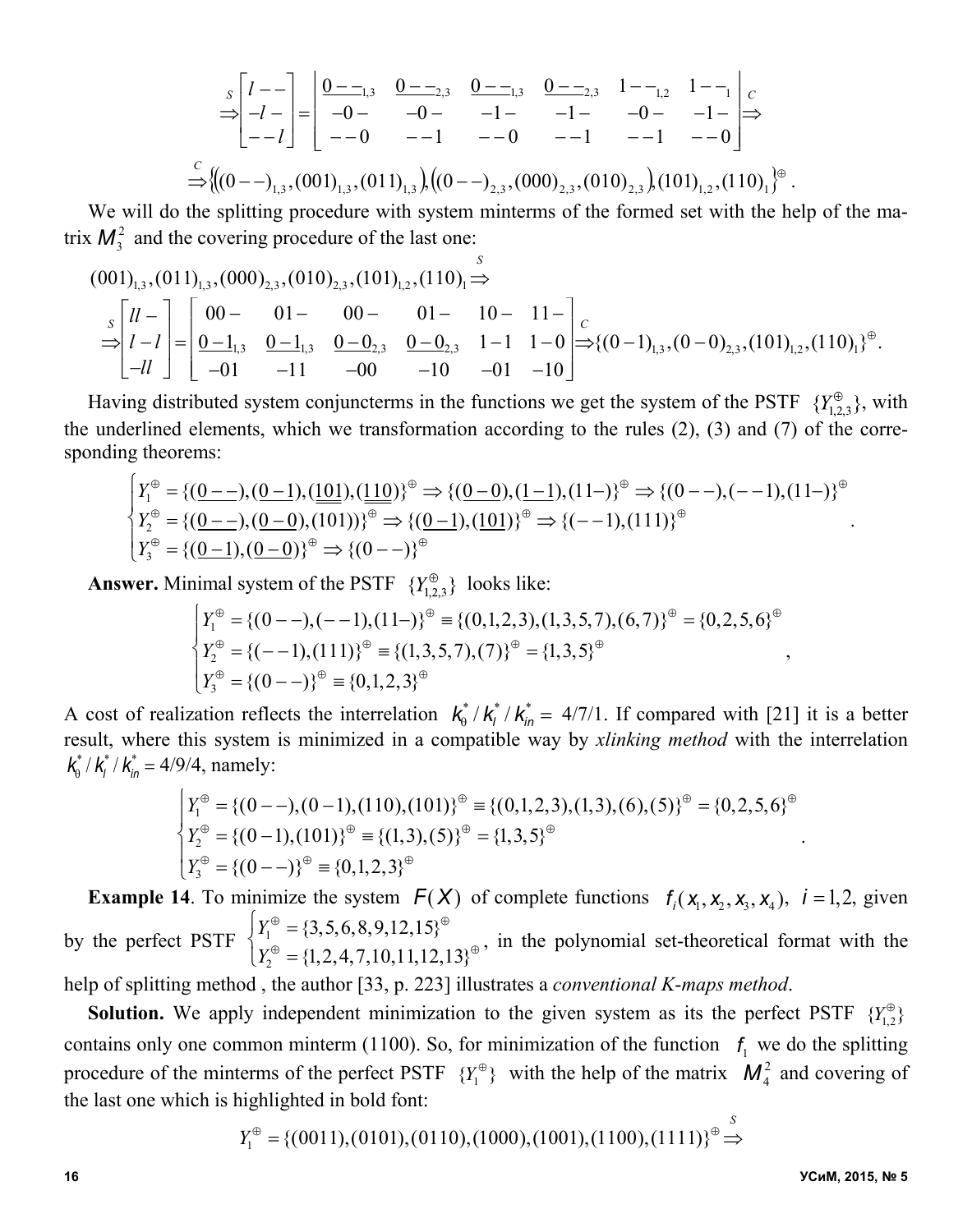*S ll l l l l ll l l ll* 00 01 01 10 10 11 11 **0 1** 0 0 **0 1 1 0 10 10** 11 0 1 0 1 0 0 1 0 1 1 1 0 1 1 01 10 11 00 00 10 11 0 1 **11** 1 0 0 0 0 1 10 **11** 11 01 10 00 01 00 11 *C* (0 1 ),(0010),(0111) , (1 0 ),(1101) , ( 1 1),(0111),(1101) *C* {(0 1),(1 0 ),(11),(0010)} .

Having applied to the underlined elements the rule (3) of theorem 1, we get the PSTF  $Y_1^{\oplus} = \{(1 - -1), (-1 - 1), (-1 - 1), (0010)\}^{\oplus}.$ 

We apply the analogical transformation procedures to minimization of the function  $f_2$ :

 *Y*2 {(0001),(0010),(0100),(0111),(1010),(1011),(1100),(1101)} *S S ll l l l l ll l l ll* 00 00 01 01 10 10 11 11 0 0 0 1 0 0 0 1 11 11 10 10 **0 1** 0 0 0 0 **0 1** 1 0 1 1 1 0 1 1 00 **01 10** 11 **01 01 10 10** 0 1 0 0 1 0 11 0 0 0 1 10 11 01 10 00 11 10 11 00 01 *C* (0 1),(0011),(0101) , (01),(0011) , (10),(0101) {(0 1),( 01),(10 )} *C*

So, the minimal PSTF  $Y_2^{\oplus} = \{(0 - 1), (-1 - 1), (-1 - 1)^{\oplus}$ .

**Answer.** Minimal system PSTF  ${Y}_{1,2}^{\oplus}$  looks like:

$$
\begin{cases}\nY_1^{\oplus} = \{ (1 - -1), (-1 - 1), (-1 - 1), (0010) \}^{\oplus} \equiv \{ (8, 9, 10, 11, 12, 13, 14, 15), \\
(2, 3, 6, 7, 10, 11, 14, 15), (5, 7, 13, 15), (2) \}^{\oplus} = \{3, 5, 6, 8, 9, 12, 15 \}^{\oplus} \\
Y_2^{\oplus} = \{ (0 - -1), (-1 - 1), (-1 - -) \}^{\oplus} \equiv \{ (1, 3, 5, 7), (2, 3, 6, 7, 10, 11, 14, 15), \\
(4, 5, 6, 7, 12, 13, 14, 15) \}^{\oplus} = \{ 1, 2, 4, 7, 10, 11, 12, 13 \}^{\oplus}\n\end{cases}
$$

The cost of realization of the minimized system is equal to  $k_0^*/k_i^*/k_m^* = 5/11/1$ , which corresponds to [33].

## **3.2. Algorithm of minimization of incomplete functions system. The examples of minimization**

In case of the system of incomplete (inpredeterminated and weakly determinated) functions (27), given by the system (28) of the perfect PSTF  $\{Y_i^{\oplus}, Y_i^{\oplus*}\}$ , the algorithm of minimization by the method of conjuncterms splitting in the polynomial set-theoretical format combines realization of two algorithms: of system minimization of a complete functions (p. 3.1) taking into account the form of the giving system of incomplete functions (28) and minimization of an incomplete function (p. 2.2). Respectively, in this case the set of system minterms will consist of two subsets which will be separated by the symbol  $Y_I^{\oplus}$  and reflected as  $\{Y_I^{\oplus} : Y_I^{\oplus*}\}$ ,  $I \in \{1,2,...,s\}$ , where  $Y_I^{\oplus}$  is the set of system minterms of the perfect PSTF  ${Y_I^{\oplus *}}$ , and  $Y_I^{\oplus *}$  is the set of system minterms of the perfect PSTF  ${Y_I^{\oplus *}}$ , here the mark \* in particular case will be replaced by the symbol  $\sim$  or 0 in an analogical way to (27). Further, the minterms system undergo the splitting procedure with the help of the splitting matrix  $M_n^r$  and its covering, as a

.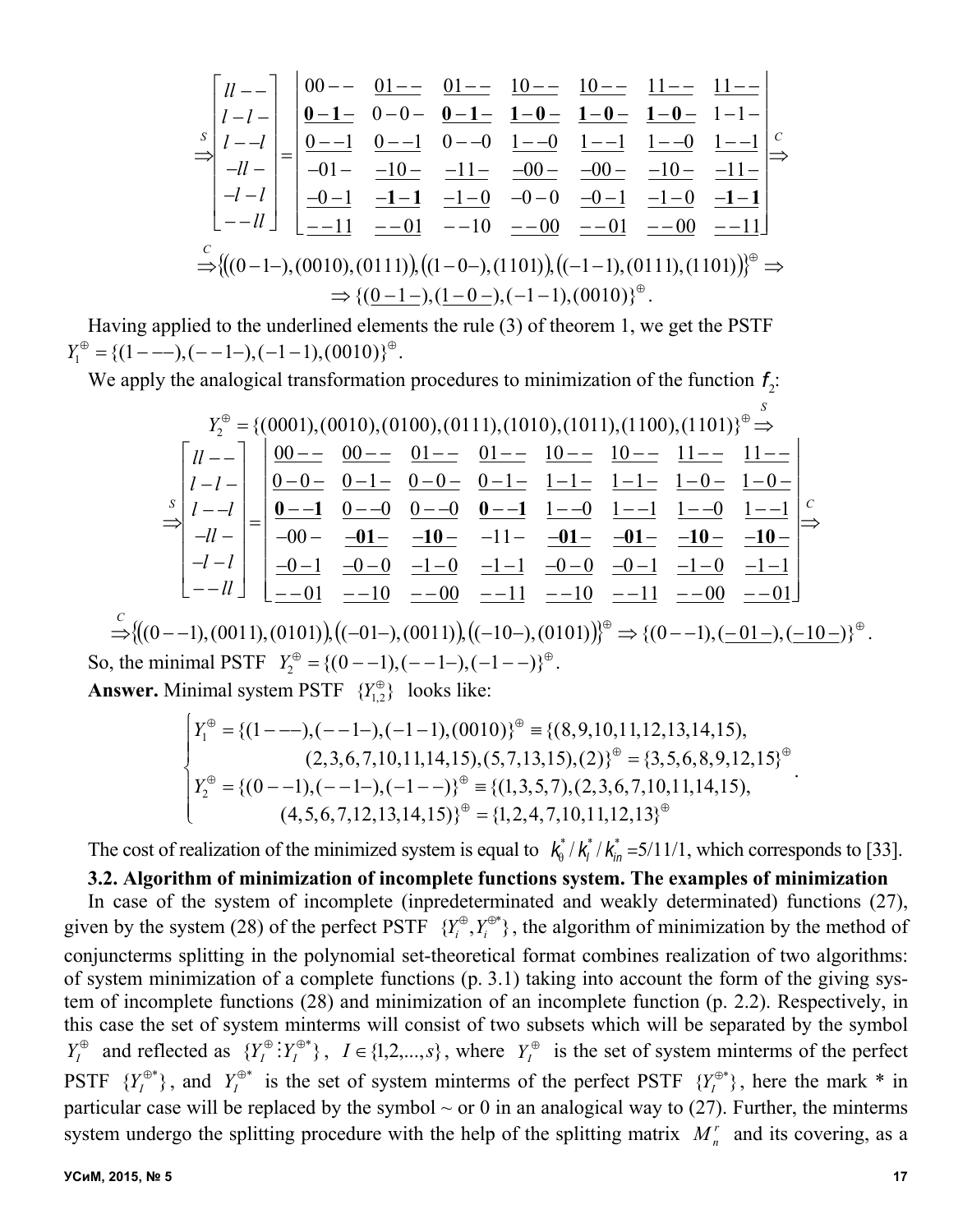result of which some set of system conjuncterms of different ranks  ${Y_I^{\oplus}}: Y_I^{\oplus*}$  is formed. We should note that in the course of covering the matrix  $M_n^r$  two procedures are realized at a time: making the matrix compatible as its elements are used to maximum extent with higher capacity of the set *I*, and making it more definite (predeterminate) of the system due to use of the elements of the submatrix  $Y_I^{\oplus*}$ . After distribution of the last ones in the functions of the system we get PSTF  $\{Y_l^{\oplus}, Y_l^{\oplus*}\}\,$ , the elements of which for every function further undergo simplification procedure according to the rules of the respective theorems (p. 1.2), selecting out of possible variants of transformation those which will secure the compatible minimization of the given system in the best way.

Given further examples illustrate the peculiarities of minimization of the system of incomplete functions by the suggested method.

**Example 15** [39, p. 228, example 5.1]. To minimize the system *F*(*X*) of incomplete functions  $f_1$ (*a*,*b*,*c*) and  $f_2$ (*a*,*b*,*c*), given by the truth table with the help of splitting method in the set-theoretical format.

**Solution.** The given system  $F(X)$  has the perfect PSTF  $\overline{\mathcal{L}}$  $\mathbf{I}$ ⇃  $\left($  $=\{2,7\}^{\oplus}$ ;  $Y_2^{\oplus}$  =  $= \{0,3,6\}^{\oplus}$ ;  $Y_1^{\oplus} =$  $\mathcal{F} = (2, 7) \mathcal{F}$ .  $V \mathcal{\tilde{F}} = (1, 2, 4) \mathcal{\tilde{F}}$  $\mathcal{F} = (0, 2, \mathcal{L}) \mathcal{F}$ .  $V^{\widetilde{\oplus}} = (1, 4, \mathcal{L})^{\widetilde{\oplus}}$  $\approx$   $\approx$   $\approx$   $\approx$   $\approx$  $2 - \sqrt{2}, 7, 7, 12$  $\approx$   $\approx$   $\approx$  $1 - \nu, 0, 0, 0, 1$  ${2,7}^{\oplus}$ ;  $Y_2^{\oplus} = {1,3,4}$  ${0,3,6}^{\oplus}$ ;  $Y_1^{\oplus} = {1,4,5}$  $Y_2^{\oplus} = \{2,7\}^{\oplus}$ ; *Y*  $Y_1^{\oplus} = \{0,3,6\}^{\oplus}$ ; *Y* . We will form a set of system minterms

|                                            | а                | b                | $\epsilon$       |                  | f <sub>2</sub> |
|--------------------------------------------|------------------|------------------|------------------|------------------|----------------|
| $\overline{0}$                             | 0                | $\overline{0}$   | 0                | 1                | 0              |
| 1                                          | $\boldsymbol{0}$ | $\boldsymbol{0}$ |                  | $\sim$           |                |
| $\overline{\mathbf{c}}$                    | $\boldsymbol{0}$ | 1                | $\boldsymbol{0}$ | $\boldsymbol{0}$ | 1              |
| $\overline{\mathbf{3}}$                    | $\boldsymbol{0}$ |                  | 1                | 1                |                |
|                                            | 1                | $\boldsymbol{0}$ | $\overline{0}$   |                  |                |
| $\begin{array}{c} 4 \\ 5 \\ 6 \end{array}$ |                  | $\boldsymbol{0}$ |                  |                  | $\overline{0}$ |
|                                            |                  | 1                | $\boldsymbol{0}$ | 1                | $\overline{0}$ |
|                                            |                  |                  |                  | $\overline{0}$   |                |

of its minterms doing the splitting procedure with the help of the matrix  $Y_{1,2}^{\oplus}$ :  $Y_{1,2}^{\oplus}$ , and the procedure of its covering the matrix  $M_3^1$ , for example, for the mask  $\{-l-\}$ :

*S Y Y* {(000)1,(010)2 ,(011)1,(110)1,(111)2 (001)1,2 ,(011)2 ,(100)1,2 ,(101)1} <sup>~</sup> 1,2 1,2 *<sup>S</sup> l l l* 0 0 0 1 1 0 0 1 1 0 <sup>1</sup> **1**<sup>2</sup> **1**<sup>1</sup> **1**<sup>1</sup> **1**<sup>2</sup> 0 1,2 **1**<sup>2</sup> 0 1,2 0 <sup>1</sup> 0 0 1 0 1 1 1 0 1 *C* <sup>1</sup> <sup>2</sup> <sup>2</sup> <sup>2</sup> <sup>1</sup> <sup>1</sup> <sup>1</sup> 1,2 <sup>2</sup> 1,2 <sup>1</sup> { *l* } (000) , ( 1 ) ,(011) ,(110) , ( 1 ) ,(010) ,(111) (001) ,(011) ,(100) ,(101) *C*

After removal of the system minterm  $(011)_2$  the set of covering will look like

$$
Y_{1,2}^{\oplus} : Y_{1,2}^{\widetilde{\oplus}} = \left\{ (000)_1, \left( (-1-)_2, (110)_2 \right), \left( (-1-)_1, (010)_1, (111)_1 \right) \vdots (001)_{1,2}, (011)_2, (100)_{1,2}, (101)_1 \right\}^{\oplus}.
$$

Having distributed the system conjuncterms in the functions, we get the system PSTF  $\{Y_{1,2}^{\oplus} : Y_{1,2}^{\oplus}\}$ 

$$
\begin{cases}\nY_1^{\oplus} : Y_1^{\widetilde{\oplus}} = \{(-1-),(000),(010),(111):(001),(100),(101)\}^{\oplus} \\
Y_2^{\oplus} : Y_2^{\widetilde{\oplus}} = \{(-1-),(110):(001),(011),(100)\}^{\oplus} \n\end{cases}.
$$

We will do the splitting procedure with the minterms of the PSTF  ${Y_1^{\oplus} : Y_1^{\oplus} }$  $Y_1^{\oplus}$  :  $Y_1^{\oplus}$  of the function  $f_1$  with the help of the matrix  $M_3^1$  and the procedure of its covering:

$$
\{(000), (010), (111); (001), (100), (101)\}^{\oplus} \stackrel{s}{\Rightarrow} \begin{bmatrix} l & -l \\ -l & -l \end{bmatrix} = \begin{bmatrix} \underline{0} & \underline{0} & \underline{0} & \underline{1} & -l \\ -0 & -1 & -1 & -l \\ -0 & -0 & \underline{-1} & -1 \end{bmatrix} \stackrel{0}{\Rightarrow} \begin{bmatrix} 1 & -l & 1 & -l \\ -0 & -0 & -0 & -l \\ -0 & -0 & \underline{-1} & -1 \end{bmatrix} \stackrel{c}{\Rightarrow}
$$

$$
\stackrel{C}{\Rightarrow} \{((0 - -), (011)), ((-1), (011))\}^{\oplus} \Rightarrow \{(0 - -), (-1)\}^{\oplus}.
$$

.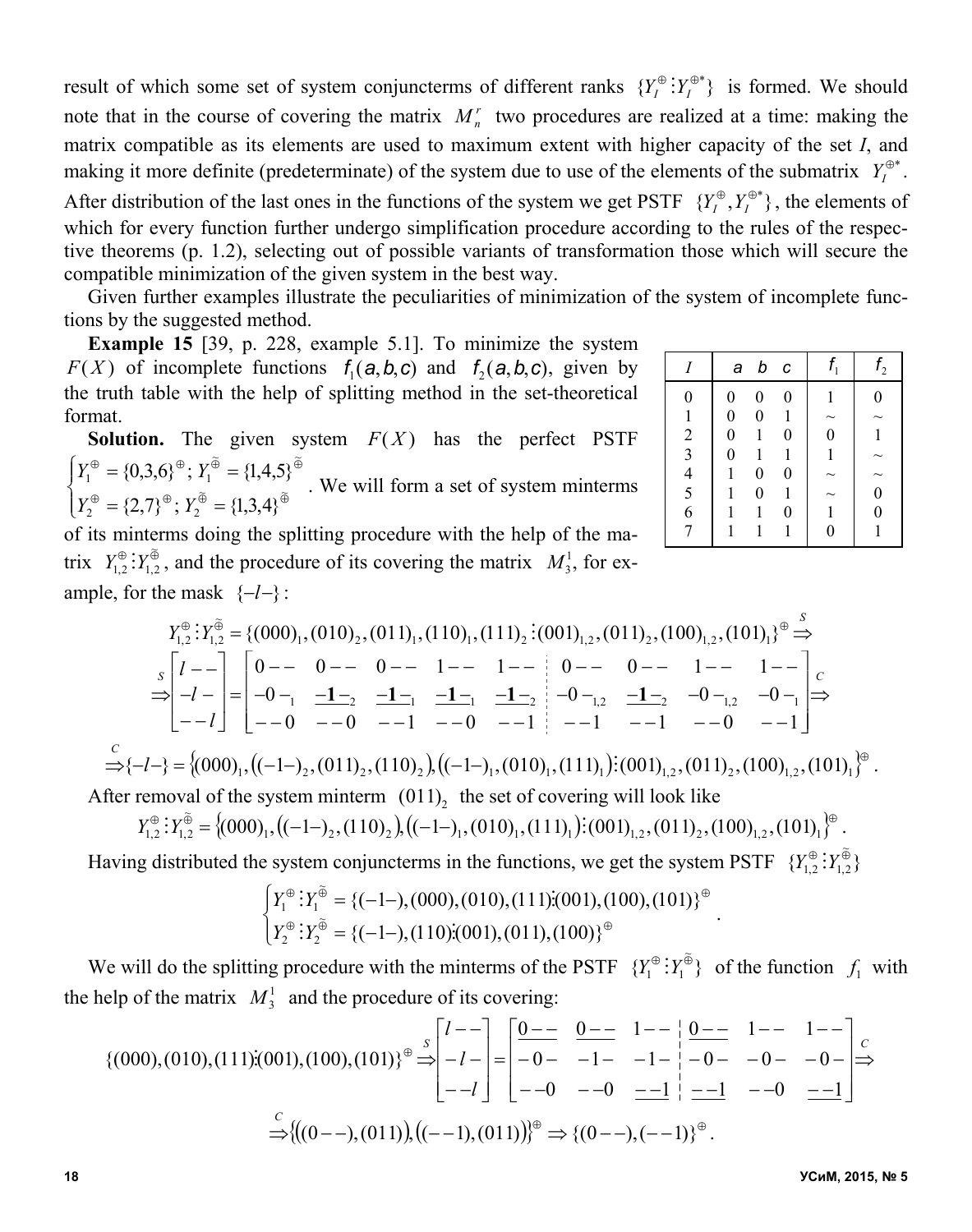Having taken in to account (3)  $0 - -1$  $\left\{\begin{pmatrix} 0 & - \\ - & -1 \end{pmatrix}\right\}^{\oplus} \equiv \left\{\begin{pmatrix} 1 & - \\ - & 0 \end{pmatrix}\right\}$  $- - 0$  $\left\{\begin{pmatrix} 1 & - & 0 \\ - & - & 0 \end{pmatrix}\right\}^{\oplus}$  we will get two solutions of the minimal **PSTF**  $Y_1^{\oplus} = \left\{ (-1-) \right\} \begin{matrix} 1 & (0--), (-1) \\ 2 & (1--), (-0) \end{matrix}$  $\left\{(-1-),\begin{cases}1.\ (0-),(-1)\\2.\ (1-),(-0)\end{cases}\right\}$ .

We will do the analogical procedures for the minterms of the PSTF  $\{Y_2^{\oplus} : Y_2^{\oplus}\}$  of the function  $f_2$ , having applied the matrix  $M_3^2$  for their splitting:

$$
\{(110)(001),(011),(100)\}^{\oplus} \stackrel{s}{\Rightarrow} \begin{bmatrix} ll - \\ l - l \end{bmatrix} = \begin{bmatrix} 11 - & 00 - & 01 - & 10 - \\ 1 - 0 & 0 - 1 & \frac{0 - 1}{-11} & \frac{1 - 0}{-10} \end{bmatrix} \stackrel{C}{\Rightarrow} \{(1 - 0), (0 - 1)\}^{\oplus}.
$$

After the transformation according to the rule (3)  $\begin{bmatrix} 1 & -0 \\ 0 & 1 \end{bmatrix}$  $(0 - 1)$  $\begin{pmatrix} 1-0 \\ 0-1 \end{pmatrix}$   $\Rightarrow$  $\binom{+}{1}$  | 1 - - $-1$  $\begin{pmatrix} 1 & -1 \\ - & -1 \end{pmatrix}, \begin{pmatrix} - & 0 \\ 0 & - \end{pmatrix}$  $\begin{pmatrix} -0 \\ 0 & - \end{pmatrix}$  $\left\lceil \right\rceil$  $\bigg\{\bigg\}$  $\mathbf{I}$  $\left\}$ , we get the minimal

PSTF 
$$
Y_2^{\oplus} = \left\{ (-1-) , \begin{cases} 1, (1-)-), (-1) \\ 2, (-0), (0-)- \end{cases} \right\}^{\oplus}.
$$

**Answer.** The given system of functions has two solutions of minimization which reflect the PSTF

1. 
$$
\begin{cases} Y_1^{\oplus} = \{(-1-), (-1), (0-1)\}^{\oplus} \equiv \{(2,3,6,7), (1,3,5,7), (0,1,2,3)\}^{\oplus} = \{0,3,5,6\}^{\oplus} \\ Y_2^{\oplus} = \{(-1-), (-1), (1-1)\}^{\oplus} \equiv \{(2,3,6,7), (1,3,5,7), (4,5,6,7)\}^{\oplus} = \{1,2,4,7\}^{\oplus} \\ 2. \quad \begin{cases} Y_1^{\oplus} = \{(-1-), (-0), (1-1)\}^{\oplus} \equiv \{(2,3,6,7), (0,2,4,6), (4,5,6,7)\}^{\oplus} = \{0,3,5,6\}^{\oplus} \\ Y_2^{\oplus} = \{(-1-), (-0), (0-1)\}^{\oplus} \equiv \{(2,3,6,7), (0,2,4,6), (0,1,2,3)\}^{\oplus} = \{1,2,4,7\}^{\oplus} \end{cases}
$$

where the minterms of the sets  $Y_1^{\tilde{\oplus}}$  and  $Y_2^{\tilde{\oplus}}$  introduced as a result of additional predetermination are in bold font. The analytical expressions correspond to these solutions:

1. 
$$
\begin{cases} f_1(a,b,c) = b \oplus c \oplus \overline{a} \\ f_2(a,b,c) = b \oplus c \oplus a \end{cases}
$$
2. 
$$
\begin{cases} f_1(a,b,c) = b \oplus \overline{c} \oplus a \\ f_2(a,b,c) = b \oplus \overline{c} \oplus \overline{a} \end{cases}
$$

Cost of realization of the system for the solution 1 is equal to  $k_0^*/k_i^*/k_m^* = 4/4/1$ , and for the solution 2 is  $k_0^* / k_l^* / k_m^* = 4/4/2$ .

Both solutions are a better result if compared with [39], where cost of realization of the system is equal to  $k_0^* / k_l^* / k_m^* = 4/7/2$ , namely:  $f_1(a, b, c) = b \oplus \overline{c} \oplus ab$  $f_2(a, b, c) = b \oplus ab\overline{c}$  $\left\lceil \right\rceil$  $\int_{f_2(a,b,c)=b}^{f_1(a,b,c)=b\oplus c\infty} d\sigma$ 

**Example 16**. To minimize the system of incomplete functions given by the perfect STF  $Y_1^1 = \{1,4,6\}^1$ ;  $Y_1^{\sim} = \{3,5,7\}^{\sim}$  $Y_2^1 = \{0, 2, 4, 7\}^1$ ;  $Y_2^{\sim} = \{1, 6\}^{\sim}$  $\left\lceil \right\rceil$  $\begin{bmatrix} Y_1 = \{1, 1, 0\} \ Y_2 = \{0, 2, 4, 7\}^1; Y_2 = \{1, 6\}^T \end{bmatrix}$  in the polynomial set-theoretical format with the help of splitting method

(*borrowed from* [40, p.4, example 3]).

**Solution.** We form a set of the minterms system of the perfect PSTF  $\overline{\mathcal{L}}$  $\mathbf{I}$ ⇃  $\left($  $=\{(000),(010),(100),(111)\}^{\oplus};Y_{2}^{\oplus}$  $=\{(001),(100),(110)\}^{\oplus}; Y_1^{\oplus} =$  $\mathcal{L}$  = ((000) (010) (100) (111)) $\mathcal{L}$ ,  $V^{\oplus}$  = ((001) (110)) $\mathcal{L}$  $\mathcal{F} = (1001)(100)(110)$  $\mathcal{F}$ .  $V \mathcal{F} = (1011)(101)(111)$  $\mathcal{F}$  $\approx$   $\approx$   $\approx$   $\approx$   $\approx$  $_2$  -  $(000, 010, 100, 111)$ ,  $_2$ ~ ~  $_1$  - ((001), (100), (110)  $_1$ ,  $I_1$  $\{(000), (010), (100), (111)\}^{\oplus}$ ;  $Y_2^{\oplus} = \{(001), (110)\}^{\oplus}$  $\{(001),(100),(110)\}^{\oplus}$ ;  $Y_1^{\oplus} = \{(011),(101),(111)\}^{\oplus}$  $Y_2^{\oplus} = \{(000), (010), (100), (111)\}^{\oplus}$ ; *Y*  $Y_1^{\oplus} = \{(001), (100), (110)\}^{\oplus}$ ;  $Y_1^{\oplus} = \{(011), (101), (111)\}^{\oplus}$  doing the splitting procedure with the help of

the matrix  $M_3^2$  and the procedure of its covering. For example for the mask  $\{l-l\}$  we have:

$$
Y_{1,2}^{\oplus} : Y_{1,2}^{\oplus} = \{ (000)_2, (001)_1, (010)_2, (100)_{1,2}, (110)_1, (111)_2 \, \vdots \, (001)_2, (011)_1, (101)_1, (110)_2, (111)_1 \}^{\oplus} \stackrel{S}{\Rightarrow}
$$

**УСиМ, 2015, № 5 19**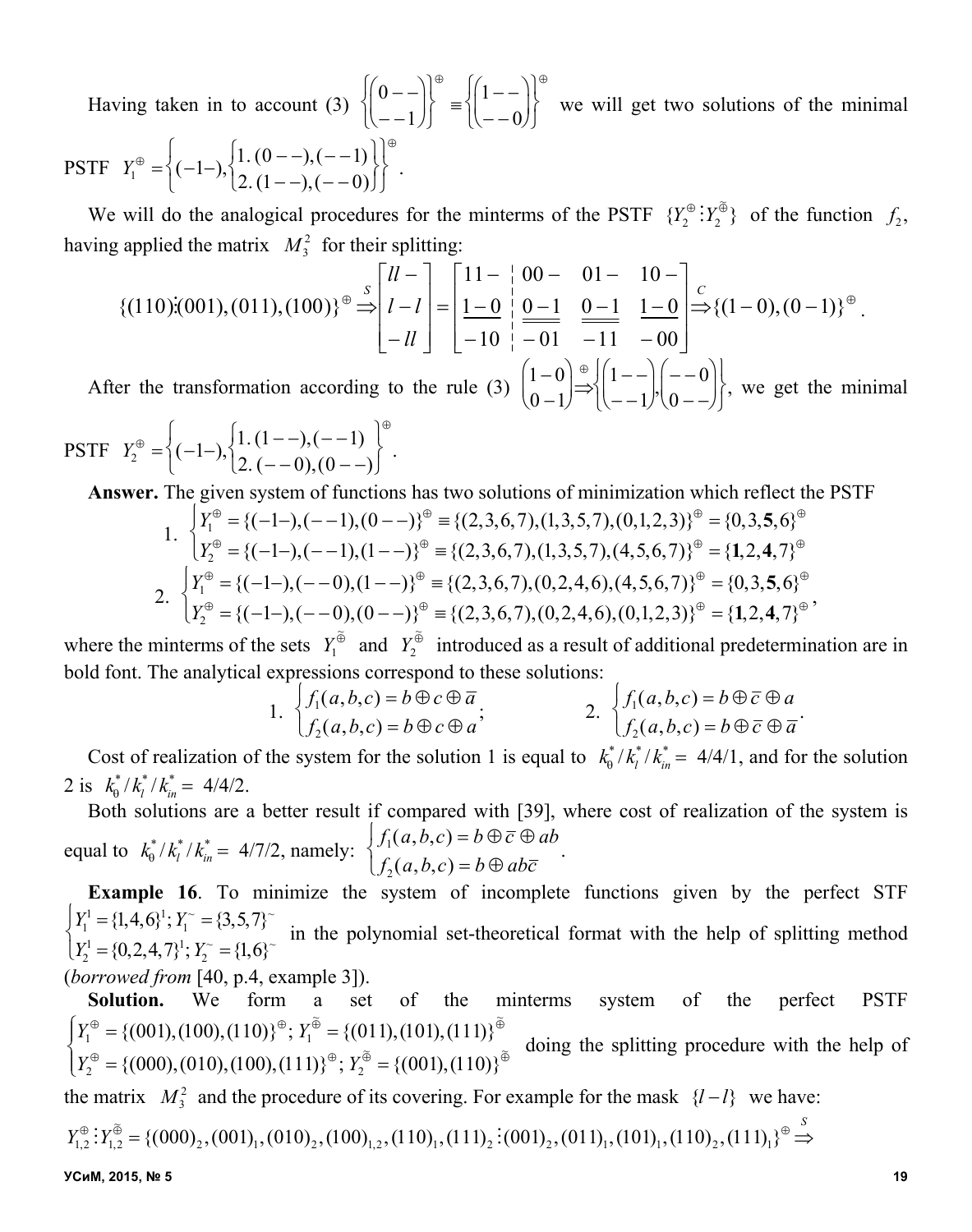$$
\begin{bmatrix} l & l \\ l & l \end{bmatrix} = \begin{bmatrix} 00 -_2 & 00 -_1 & 01 -_2 & 10 -_{1,2} & 11 -_1 & 11 -_2 & 00 -_2 & 01 -_1 & 10 -_1 & 11 -_2 & 11 -_1 \\ \frac{\mathbf{0} - \mathbf{0}}{2} & \frac{\mathbf{0} - \mathbf{1}}{2} & \frac{\mathbf{0} - \mathbf{0}}{2} & 1 - 0_{1,2} & 1 - 0_1 & 1 - 1_2 & 0 - 1_2 & \frac{\mathbf{0} - \mathbf{1}}{2} & 1 - 1_1 & 1 - 0_2 & 1 - 1_1 \\ -ll & -00_2 & -01_1 & -10_2 & -00_{1,2} & -10_1 & -11_2 & -01_2 & -11_1 & -01_1 & -10_2 & -11_1 \end{bmatrix} \Rightarrow \Rightarrow \{l - l\} = \{(0 - 0)_2, (0 - 1)_1, (100)_{1,2}, (110)_1, (111)_2\}^{\oplus}.
$$

Having distributed the system conjuncterms in the functions, we get the system PSTF  $Y_{1,2}^{\oplus}$ , doing step by step simplification for  $Y_1^{\oplus}$  according to the rules (2) and (3), and for  $Y_2^{\oplus}$  (7) and (2):

$$
\begin{cases}\nY_1^{\oplus} = \{(0-1), (\underline{100}), (\underline{110})\}^{\oplus} \Rightarrow \{(0-1), (1-0)\}^{\oplus} \Rightarrow \begin{cases}\n1. (0-1), (-0) \\
2. (-1), (1-1)\n\end{cases}^{\oplus} \\
Y_2^{\oplus} = \{(\underline{0-0}), (\underline{100}), (111)\}^{\oplus} \Rightarrow \{(-0), (\underline{110}), (\underline{111})\}^{\oplus} \Rightarrow \{(-0), (11-)\}^{\oplus}\n\end{cases}
$$

So, having taken into account the realization of the compatible minimization, the given system has the minimal PSTF  $\left\{\right.$ ┤  $\left($  $=\{(-0),(11-)\}^{\oplus}\equiv \{(0,2,4,6),(6,7)\}^{\oplus}$  $=\{(0--),(--0)\}^{\oplus} \equiv \{(0,1,2,3),(0,2,4,6)\}^{\oplus} =$  $\theta = (A \cap (11)) \theta = (A \cap (A \cap (B))) \theta = (A \cap (A \cap (B)))$  $\theta = ((0 \rightarrow (0 \cdot 0)) \theta = ((0.12.3) (0.2.4 \epsilon)) \theta = (1.3.4 \epsilon) \theta$  ${(--0),(11-)}^{\oplus} \equiv {(0,2,4,6),(6,7)}^{\oplus} = {0,2,4,7}$  $\{(0 - -), (- - 0)\}^{\oplus} \equiv \{(0,1,2,3), (0,2,4,6)\}^{\oplus} = \{(1,3,4,6)\}^{\oplus}$ 1 *Y*  $Y_1^{\oplus} = \{(0 - 1), (-10)\}^{\oplus} \equiv \{(0,1,2,3), (0,2,4,6)\}^{\oplus} = \{1,3,4,6\}^{\oplus}$ 

**Answer.** Cost of realization of the minimized system is equal to  $k_0^*/k_i^*/k_m^* = 3/4/2$  and is better than all seven results of additional predetermination given in [40, table 4, p. 5].

#### **Conclusion**

2

This article that is a logical continuation of the previous ones (*see* 1. Generalized of Set-Theoretical Simplify Rules of Conjuncterms; 2. Minimization of Complete and Incomplete Functions) describes the algorithm of the system minimization method of the complete and incomplete functions with *n* variables on the basis of conjuncterms splitting in the polynomial set-theoretical format. Efficiency of the suggested method is illustrated on the examples of minimization in the polynomial format of functions system borrowed from the well-known publications, the authors of which demonstrate their own methods. On the basis of the results comparison one can note that the described in the mentioned above papers advantages of the suggested method can be proved also in the case of application to the systems minimization of the functions.

- 1. *Besslish P.W*. Efficient computer method for EXOR logic design // IEE Proc. Pt. E. 1983. **130**, P. 203–206.
- 2. *Sasao T.* Switching Theory for Logic Synthesis. Kluwer Acad. Publ. *–* 1999. *–* 361 p.
- 3. *Papakonstantinou G*. A Parallel algorithm for minimizing ESOP expressions // J. Circuits Syst. Comp. 2014. **23**, issue 01. 1450015. – 17 p.
- 4. *Saul J.* Logic synthesis for arithmetic circuits using the Reed-Muller representation // Proc. of Europ. Conf. on Design Automation, IEEE Comp. Society Press, March 1992. – P. 109–113.
- 5. *Perkowski M., Chrzanowska-Jeske M.* An exact algorithm to minimize mixed-radix exclusive sums of products for incompletely specified boolean functions // Proc. Int. Symp. Circuits Syst., New Orleans, LA, May 1990. – P. 1652–1655.
- 6. *Tsai C., Marek-Sadowska M.* Multilevel Logic Synthesis for Arithmetic Functions // Proc. DAC'96. June 1996. P. 242–247.
- 7. *Takashi Hirayama, Yasuaki Nishitani*. Exact minimization of AND-EXOR expressions of practical benchmark functions // J. of Circuits, Syst. and Comp. – 2009. – **18**, N 3. – – P. 465–486.
- 8. *Debnath D., Sasao T.* Output phase optimization for AND-OR-EXOR PLAs with decoders and its application to design of adders // IEICE Trans. Inf. & Syst. – July 2005. – E88-D, N 7. – P. 1492–1500.
- 9. *Fujiwara H.*, Logic testing and design for testability // in Comp. Syst. Series. Cambridge, MA: Mass. Inst. Tech., 1986. P. 821–826.
- 10. *Sasao T*. Easily testable realizations for generalized Reed-Muller expressions // IEEE Trans. On Comp. 1997. **46**, N 6. P. 709–716.
- 11. *Faraj Khalid*. Design Error Detection and Correction System based on Reed-Muller Matrix for Memory Protection // Int. J. of Comp. Appl. (0975-8887). – Nov. 2011. – **34**, N 8. – P. 42–55.